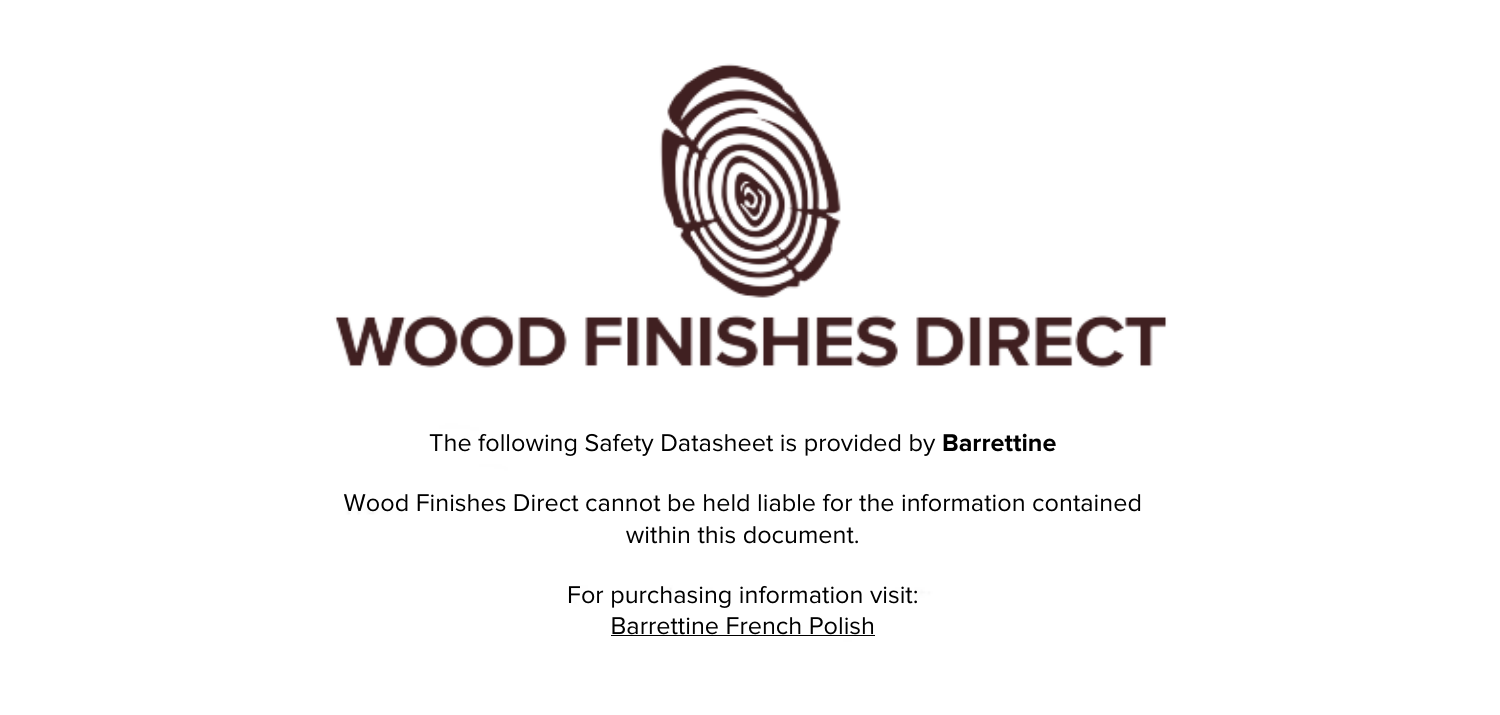

Safety Data Sheet

according to Regulation (EC) No. 1907/2006 (REACH) with its amendment Regulation (EU) 2015/830 Issue date: 17/07/2011 Revision date: 25/11/2020 Supersedes version of: 30/09/2020 Version: 6.0

### **SECTION 1: Identification of the substance/mixture and of the company/undertaking**

### **1.1. Product identifier**

| Product form |  |
|--------------|--|
| Product name |  |
| UFI          |  |
| Product code |  |

· Mixture : Brown French Polish

- $: 9300 D0C1 X003 2197$
- : POBFGEN

**1.2. Relevant identified uses of the substance or mixture and uses advised against**

#### **1.2.1. Relevant identified uses**

Intended for general public Main use category **Main use category : Professional use, Consumer use** Use of the substance/mixture in the substance with the substance of the substance of the substance of the substance of the substance of the substance of the substance of the substance of the substance of the substance of t

#### **1.2.2. Uses advised against**

No additional information available

### **1.3. Details of the supplier of the safety data sheet**

| <b>Supplier</b>                               | EU                                                    |
|-----------------------------------------------|-------------------------------------------------------|
| J.V. Barrett & Co. Ltd.                       | Barrettine (Europe) Ltd                               |
| St Ivel Way                                   | Unit 3D North Point House, North Point Business Park, |
| Warmley                                       | New Mallow Road                                       |
| BS30 8TY Bristol - United Kingdom             | T23 AT2P Cork - Ireland                               |
| T +44 (0)1179 60 00 60                        | T +44 1179 60 00 60                                   |
| sales@barrettine.co.uk - www.barrettine.co.uk | sales@barrettine.co.uk - www.barrettine.co.uk         |

### **1.4. Emergency telephone number**

Emergency number : +44 (0) 1179 600060 (Office hours only 8am - 5pm Mon- Thurs. 8 am - 4.30 pm Fri.) +44 (0) 1270 502891 (Out of hours emergency number)

| <b>Country</b> | <b>Organisation/Company</b>                                                  | <b>Address</b>                    | <b>Emergency number</b> | <b>Comment</b> |
|----------------|------------------------------------------------------------------------------|-----------------------------------|-------------------------|----------------|
| United Kingdom | National Poisons Information Service<br>(Birmingham Centre)<br>City Hospital | Dudley Road<br>B18 7QH Birmingham | 0344 892 0111           |                |

| <b>SECTION 2: Hazards identification</b>                                                                                                                                                                       |                          |
|----------------------------------------------------------------------------------------------------------------------------------------------------------------------------------------------------------------|--------------------------|
| 2.1. Classification of the substance or mixture                                                                                                                                                                |                          |
| Classification according to Regulation (EC) No. 1272/2008 [CLP]<br>Flammable liquids, Category 2<br>Specific target organ toxicity — Single exposure, Category 2<br>Full text of H statements : see section 16 | H <sub>225</sub><br>H371 |
| Adverse physicochemical, human health and environmental effects<br>Highly flammable liquid and vapour. May cause damage to organs.                                                                             |                          |
| 2.2. Label elements                                                                                                                                                                                            |                          |
| Labelling according to Regulation (EC) No. 1272/2008 [CLP]                                                                                                                                                     |                          |
| Hazard pictograms (CLP)                                                                                                                                                                                        |                          |
| GHS02<br>Signal word (CLP)<br>Danger                                                                                                                                                                           | GHS08                    |
| 25/11/2020 (Version: 6.0)                                                                                                                                                                                      | IE - en<br>1/11          |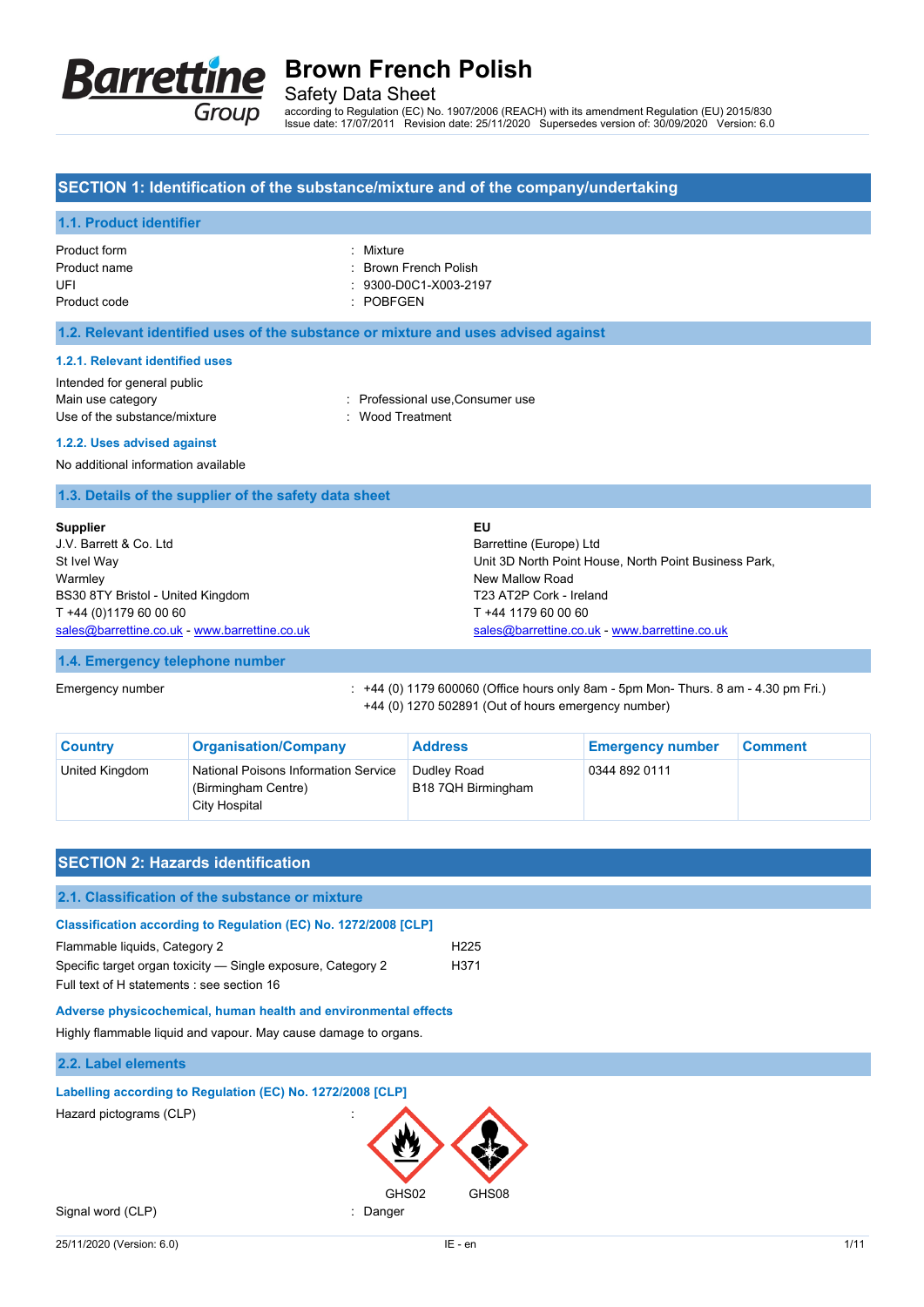## Safety Data Sheet

according to Regulation (EC) No. 1907/2006 (REACH) with its amendment Regulation (EU) 2015/830

| Contains                       | : methanol                                                                                 |
|--------------------------------|--------------------------------------------------------------------------------------------|
| Hazard statements (CLP)        | : H225 - Highly flammable liquid and vapour.                                               |
|                                | H371 - May cause damage to organs.                                                         |
| Precautionary statements (CLP) | : P101 - If medical advice is needed, have product container or label at hand.             |
|                                | P102 - Keep out of reach of children.                                                      |
|                                | P210 - Keep away from heat, hot surfaces, sparks, open flames and other ignition sources.  |
|                                | No smoking.                                                                                |
|                                | P264 - Wash hands thoroughly after handling.                                               |
|                                | P270 - Do not eat, drink or smoke when using this product.                                 |
|                                | P280 - Wear protective gloves, protective clothing, eye protection, face protection.       |
|                                | P308+P311 - IF exposed or concerned: Call a POISON CENTER, doctor.                         |
|                                | P405 - Store locked up.                                                                    |
|                                | P501 - Dispose of contents and container to a hazardous or special waste collection point. |
| Child-resistant fastening      | : Applicable                                                                               |
| Tactile warning                | : Applicable                                                                               |

## **2.3. Other hazards**

#### No additional information available

## **SECTION 3: Composition/information on ingredients**

### **3.1. Substances**

#### Not applicable

### **3.2. Mixtures**

| <b>Name</b>            | <b>Product identifier</b>                                                                             | $\%$            | <b>Classification according to</b><br><b>Regulation (EC) No.</b><br>1272/2008 [CLP]                                                  |
|------------------------|-------------------------------------------------------------------------------------------------------|-----------------|--------------------------------------------------------------------------------------------------------------------------------------|
| ethanol; ethyl alcohol | (CAS-No.) 64-17-5<br>(EC-No.) 200-578-6<br>(EC Index-No.) 603-002-00-5<br>(REACH-no) 01-2119457610-43 | $\geq 70 - 590$ | Flam. Lig. 2, H225                                                                                                                   |
| methanol               | (CAS-No.) 67-56-1<br>(EC-No.) 200-659-6<br>(EC Index-No.) 603-001-00-X<br>(REACH-no) 01-2119433307-44 | $\geq 3 - 5$    | Flam. Lig. 2, H225<br>Acute Tox. 3 (Inhalation), H331<br>Acute Tox. 3 (Dermal), H311<br>Acute Tox. 3 (Oral), H301<br>STOT SE 1. H370 |

| <b>Specific concentration limits:</b> |                                                                                                       |                                                                    |
|---------------------------------------|-------------------------------------------------------------------------------------------------------|--------------------------------------------------------------------|
| <b>Name</b>                           | <b>Product identifier</b>                                                                             | <b>Specific concentration limits</b>                               |
| methanol                              | (CAS-No.) 67-56-1<br>(EC-No.) 200-659-6<br>(EC Index-No.) 603-001-00-X<br>(REACH-no) 01-2119433307-44 | $(3 \leq C < 10)$ STOT SE 2, H371<br>(10 ≤C ≤ 100) STOT SE 1, H370 |

Full text of H-statements: see section 16

## **SECTION 4: First aid measures**

| 4.1. Description of first aid measures |                                                                                                                                             |
|----------------------------------------|---------------------------------------------------------------------------------------------------------------------------------------------|
| First-aid measures general             | : IF exposed or concerned: Get medical advice/attention.                                                                                    |
| First-aid measures after inhalation    | : Remove person to fresh air and keep comfortable for breathing. Get medical<br>advice/attention if you feel unwell.                        |
| First-aid measures after skin contact  | : Rinse skin with water/shower. Take off immediately all contaminated clothing. If skin<br>irritation occurs: Get medical advice/attention. |
| First-aid measures after eye contact   | : Rinse eyes with water as a precaution. If eye irritation persists: Get medical<br>advice/attention.                                       |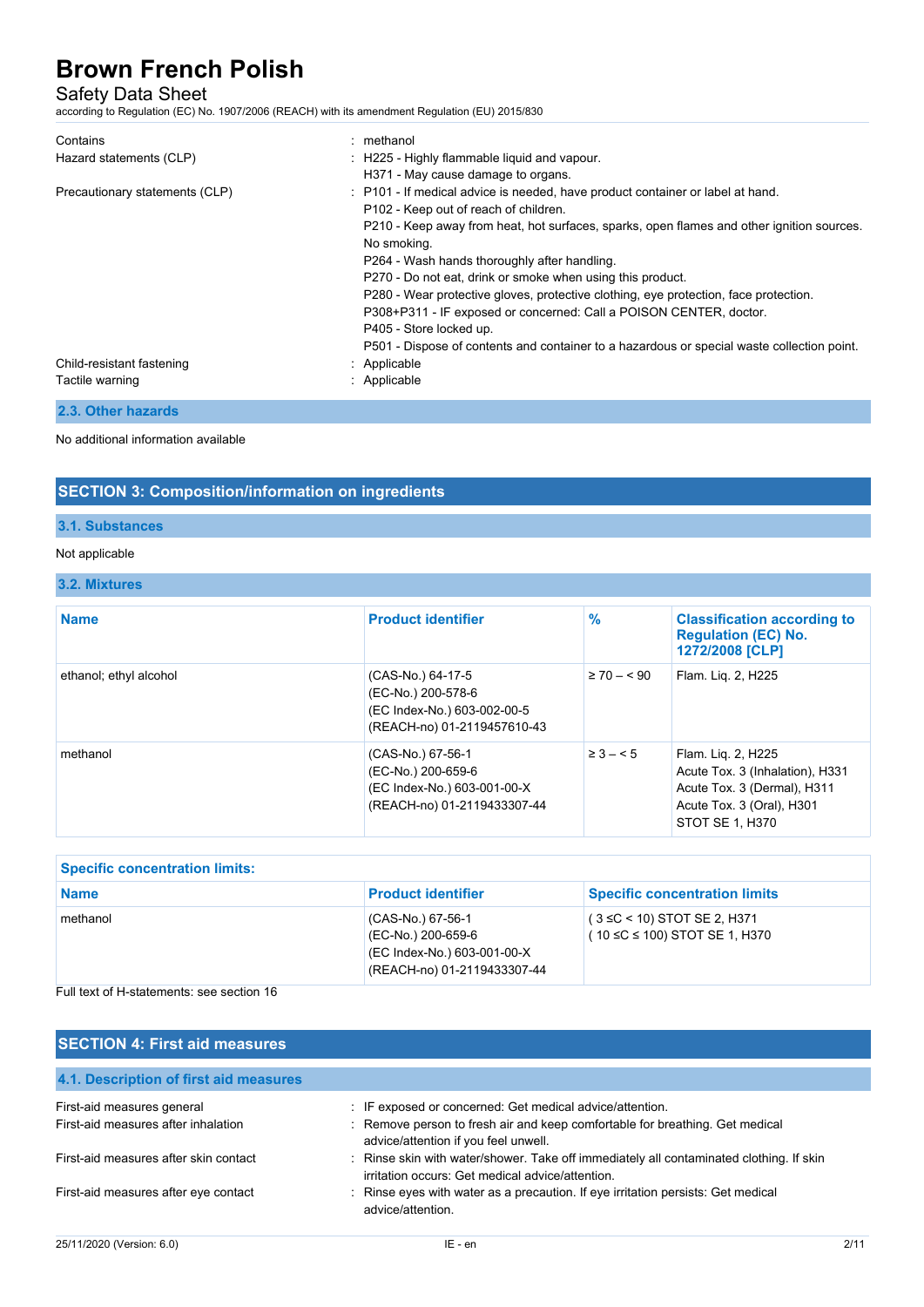## Safety Data Sheet

according to Regulation (EC) No. 1907/2006 (REACH) with its amendment Regulation (EU) 2015/830

| First-aid measures after ingestion                               | : Rinse mouth. Do not induce vomiting. Call a poison center or a doctor if you feel unwell.                                |
|------------------------------------------------------------------|----------------------------------------------------------------------------------------------------------------------------|
| 4.2. Most important symptoms and effects, both acute and delayed |                                                                                                                            |
| Symptoms/effects                                                 | : May cause drowsiness or dizziness. May cause damage to organs through prolonged or<br>repeated exposure.                 |
| Symptoms/effects after inhalation                                | : Inhalation may cause irritation (cough, short breathing, difficulty in breathing). May cause<br>drowsiness or dizziness. |
| Symptoms/effects after skin contact                              | : May cause an allergic skin reaction.                                                                                     |
| Symptoms/effects after eye contact                               | : May cause eye irritation. redness, itching, tears.                                                                       |
| Symptoms/effects after ingestion                                 | : Ingestion may cause nausea and vomiting.                                                                                 |

**4.3. Indication of any immediate medical attention and special treatment needed**

Treat symptomatically.

| <b>SECTION 5: Firefighting measures</b>                         |                                                                                                                                           |  |
|-----------------------------------------------------------------|-------------------------------------------------------------------------------------------------------------------------------------------|--|
| 5.1. Extinguishing media                                        |                                                                                                                                           |  |
| Suitable extinguishing media<br>Unsuitable extinguishing media  | : Water spray. Dry powder. Foam. Carbon dioxide.<br>: Do not use a heavy water stream.                                                    |  |
| 5.2. Special hazards arising from the substance or mixture      |                                                                                                                                           |  |
| Fire hazard<br>Hazardous decomposition products in case of fire | : Highly flammable liquid and vapour.<br>: Toxic fumes may be released.                                                                   |  |
| 5.3. Advice for firefighters                                    |                                                                                                                                           |  |
| Protection during firefighting                                  | Do not attempt to take action without suitable protective equipment. Self-contained<br>breathing apparatus. Complete protective clothing. |  |

| <b>SECTION 6: Accidental release measures</b>                            |                                                                                                                                                              |  |
|--------------------------------------------------------------------------|--------------------------------------------------------------------------------------------------------------------------------------------------------------|--|
| 6.1. Personal precautions, protective equipment and emergency procedures |                                                                                                                                                              |  |
| 6.1.1. For non-emergency personnel                                       |                                                                                                                                                              |  |
| Emergency procedures                                                     | Ventilate spillage area. No open flames, no sparks, and no smoking. Do not breathe fume,<br>vapours, mist, spray.                                            |  |
| 6.1.2. For emergency responders                                          |                                                                                                                                                              |  |
| Protective equipment                                                     | Do not attempt to take action without suitable protective equipment. For further information<br>refer to section 8: "Exposure controls/personal protection". |  |
| <b>6.2. Environmental precautions</b>                                    |                                                                                                                                                              |  |
| Avoid release to the environment.                                        |                                                                                                                                                              |  |
| 6.3. Methods and material for containment and cleaning up                |                                                                                                                                                              |  |
| Methods for cleaning up                                                  | Take up liquid spill into absorbent material. Notify authorities if product enters sewers or<br>public waters.                                               |  |
| Other information                                                        | Dispose of materials or solid residues at an authorised site.                                                                                                |  |
| 6.4. Reference to other sections                                         |                                                                                                                                                              |  |

For further information refer to section 13.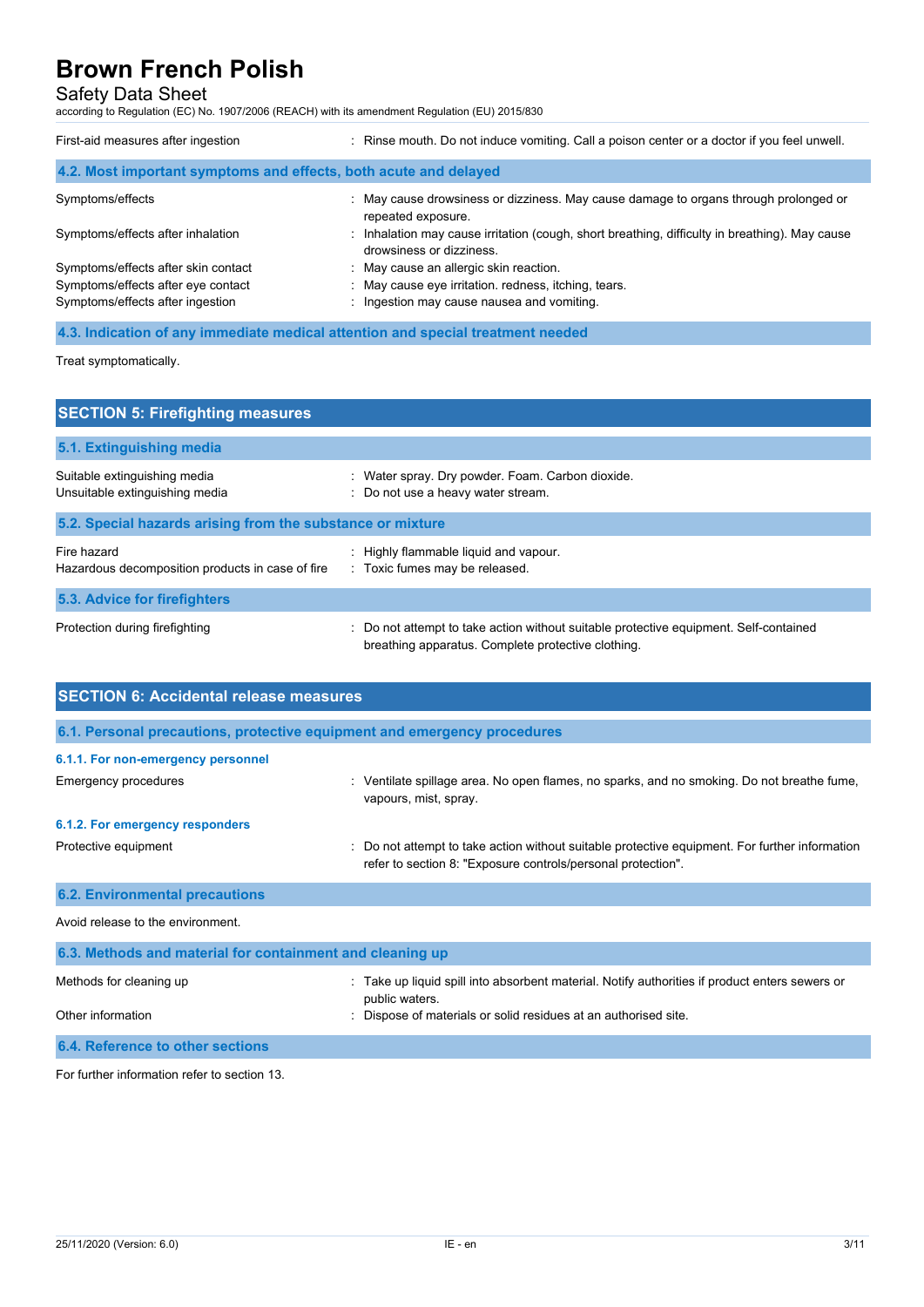## Safety Data Sheet

according to Regulation (EC) No. 1907/2006 (REACH) with its amendment Regulation (EU) 2015/830

| <b>SECTION 7: Handling and storage</b>                            |                                                                                                                                                                                                                                                                                                                                                                                                                                                                                                                                                                        |
|-------------------------------------------------------------------|------------------------------------------------------------------------------------------------------------------------------------------------------------------------------------------------------------------------------------------------------------------------------------------------------------------------------------------------------------------------------------------------------------------------------------------------------------------------------------------------------------------------------------------------------------------------|
| 7.1. Precautions for safe handling                                |                                                                                                                                                                                                                                                                                                                                                                                                                                                                                                                                                                        |
| Precautions for safe handling<br>Hygiene measures                 | : Ensure good ventilation of the work station. Keep away from heat, hot surfaces, sparks,<br>open flames and other ignition sources. No smoking. Ground/bond container and receiving<br>equipment. Use only non-sparking tools. Take precautionary measures against static<br>discharge. Flammable vapours may accumulate in the container. Use explosion-proof<br>equipment. Wear personal protective equipment. Do not breathe fume, mist, vapours, spray.<br>: Do not eat, drink or smoke when using this product. Always wash hands after handling the<br>product. |
| 7.2. Conditions for safe storage, including any incompatibilities |                                                                                                                                                                                                                                                                                                                                                                                                                                                                                                                                                                        |
| Technical measures<br>Storage conditions                          | : Ground/bond container and receiving equipment.<br>: Store in a well-ventilated place. Keep cool. Keep container tightly closed. Store locked up.                                                                                                                                                                                                                                                                                                                                                                                                                     |

**7.3. Specific end use(s)**

No additional information available

## **SECTION 8: Exposure controls/personal protection**

### **8.1. Control parameters**

| ethanol; ethyl alcohol (64-17-5)                              |                                       |  |
|---------------------------------------------------------------|---------------------------------------|--|
| <b>Ireland - Occupational Exposure Limits</b>                 |                                       |  |
| Local name                                                    | Ethanol [Ethyl alcohol]               |  |
| OEL (15 min ref) (ppm)                                        | 1000 ppm                              |  |
| Chemical Agents Code of Practice 2020<br>Regulatory reference |                                       |  |
| <b>United Kingdom - Occupational Exposure Limits</b>          |                                       |  |
| Local name                                                    | Ethanol                               |  |
| WEL TWA $(mg/m3)$                                             | 1920 mg/m <sup>3</sup>                |  |
| WEL TWA (ppm)                                                 | 1000 ppm                              |  |
| Regulatory reference                                          | EH40/2005 (Fourth edition, 2020). HSE |  |

| methanol (67-56-1)                                   |                                                                                                                                                                                                |  |
|------------------------------------------------------|------------------------------------------------------------------------------------------------------------------------------------------------------------------------------------------------|--|
| <b>Ireland - Occupational Exposure Limits</b>        |                                                                                                                                                                                                |  |
| Local name                                           | Methanol [Methyl alcohol]                                                                                                                                                                      |  |
| OEL (8 hours ref) $(mg/m3)$                          | $260$ mg/m <sup>3</sup>                                                                                                                                                                        |  |
| OEL (8 hours ref) (ppm)                              | $200$ ppm                                                                                                                                                                                      |  |
| Notes (IE)                                           | Sk (Substances which have the capacity to penetrate intact skin when they come in<br>contact with it, and be absorbed into the body), IOELV (Indicative Occupational Exposure<br>Limit Values) |  |
| Regulatory reference                                 | Chemical Agents Code of Practice 2020                                                                                                                                                          |  |
| <b>United Kingdom - Occupational Exposure Limits</b> |                                                                                                                                                                                                |  |
| Local name                                           | Methanol                                                                                                                                                                                       |  |
| WEL TWA $(mg/m3)$                                    | $266$ mg/m <sup>3</sup>                                                                                                                                                                        |  |
| WEL TWA (ppm)                                        | $200$ ppm                                                                                                                                                                                      |  |
| WEL STEL (mg/m <sup>3</sup> )                        | 333 mg/ $m3$                                                                                                                                                                                   |  |
| WEL STEL (OEL STEL) [ppm]                            | 250 ppm                                                                                                                                                                                        |  |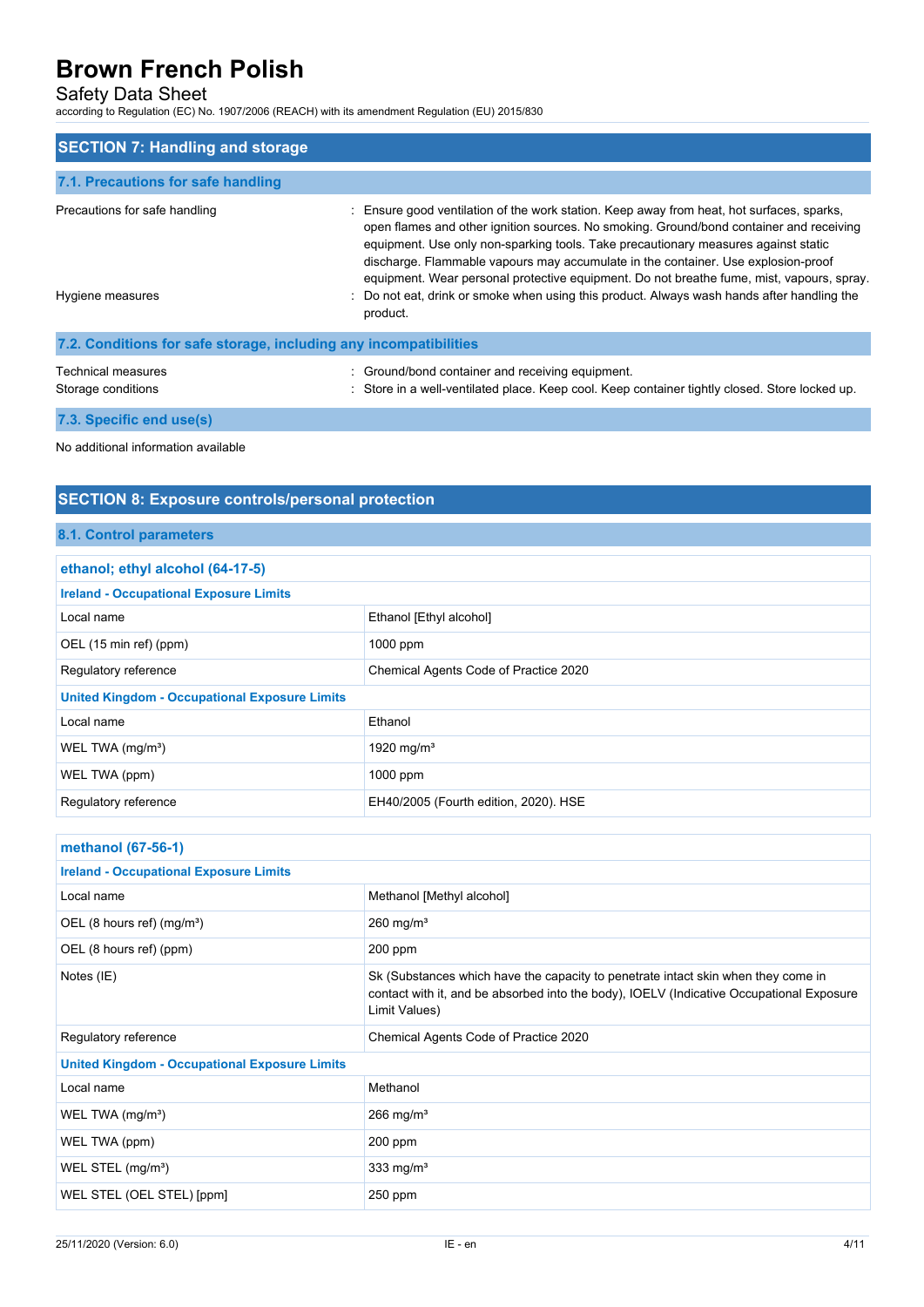### Safety Data Sheet

according to Regulation (EC) No. 1907/2006 (REACH) with its amendment Regulation (EU) 2015/830

| methanol (67-56-1)   |                                                                                                                                                                |
|----------------------|----------------------------------------------------------------------------------------------------------------------------------------------------------------|
| Remark (WEL)         | Sk (Can be absorbed through the skin. The assigned substances are those for which there<br>are concerns that dermal absorption will lead to systemic toxicity) |
| Regulatory reference | EH40/2005 (Fourth edition, 2020). HSE                                                                                                                          |

**8.2. Exposure controls**

#### **Appropriate engineering controls:**

Ensure good ventilation of the work station.

| Personal protective equipment: |  |
|--------------------------------|--|
| Protective goggles.            |  |

| Eye protection:                    |  |
|------------------------------------|--|
| Chemical goggles or safety glasses |  |
|                                    |  |
| Skin and body protection:          |  |

Wear suitable protective clothing

#### **Respiratory protection:**

In case of insufficient ventilation, wear suitable respiratory equipment

Explosive limits **Explosive limits Explosive limits Explosive limits EXPLOSIVE 2018** 

### **Personal protective equipment symbol(s):**



**Environmental exposure controls:** Avoid release to the environment.

| <b>SECTION 9: Physical and chemical properties</b>         |                   |  |
|------------------------------------------------------------|-------------------|--|
| 9.1. Information on basic physical and chemical properties |                   |  |
| Physical state                                             | : Liquid          |  |
| Colour                                                     | brown.            |  |
| Odour                                                      | characteristic.   |  |
| Odour threshold                                            | No data available |  |
| рH                                                         | No data available |  |
| Relative evaporation rate (butylacetate=1)                 | No data available |  |
| Melting point                                              | Not applicable    |  |
| Freezing point                                             | No data available |  |
| Boiling point                                              | : 78 °C           |  |
| Flash point                                                | $12 °C$ cc        |  |
| Auto-ignition temperature                                  | No data available |  |
| Decomposition temperature                                  | No data available |  |
| Flammability (solid, gas)                                  | Not applicable    |  |
| Vapour pressure                                            | No data available |  |
| Relative vapour density at 20 °C                           | No data available |  |
| Relative density                                           | 0.79<br>÷         |  |
| Solubility                                                 | No data available |  |
| Partition coefficient n-octanol/water (Log Pow)            | No data available |  |
| Viscosity, kinematic                                       | No data available |  |
| Viscosity, dynamic                                         | 1.22 cP @ 20 oC   |  |
| Explosive properties                                       | No data available |  |
| Oxidising properties                                       | No data available |  |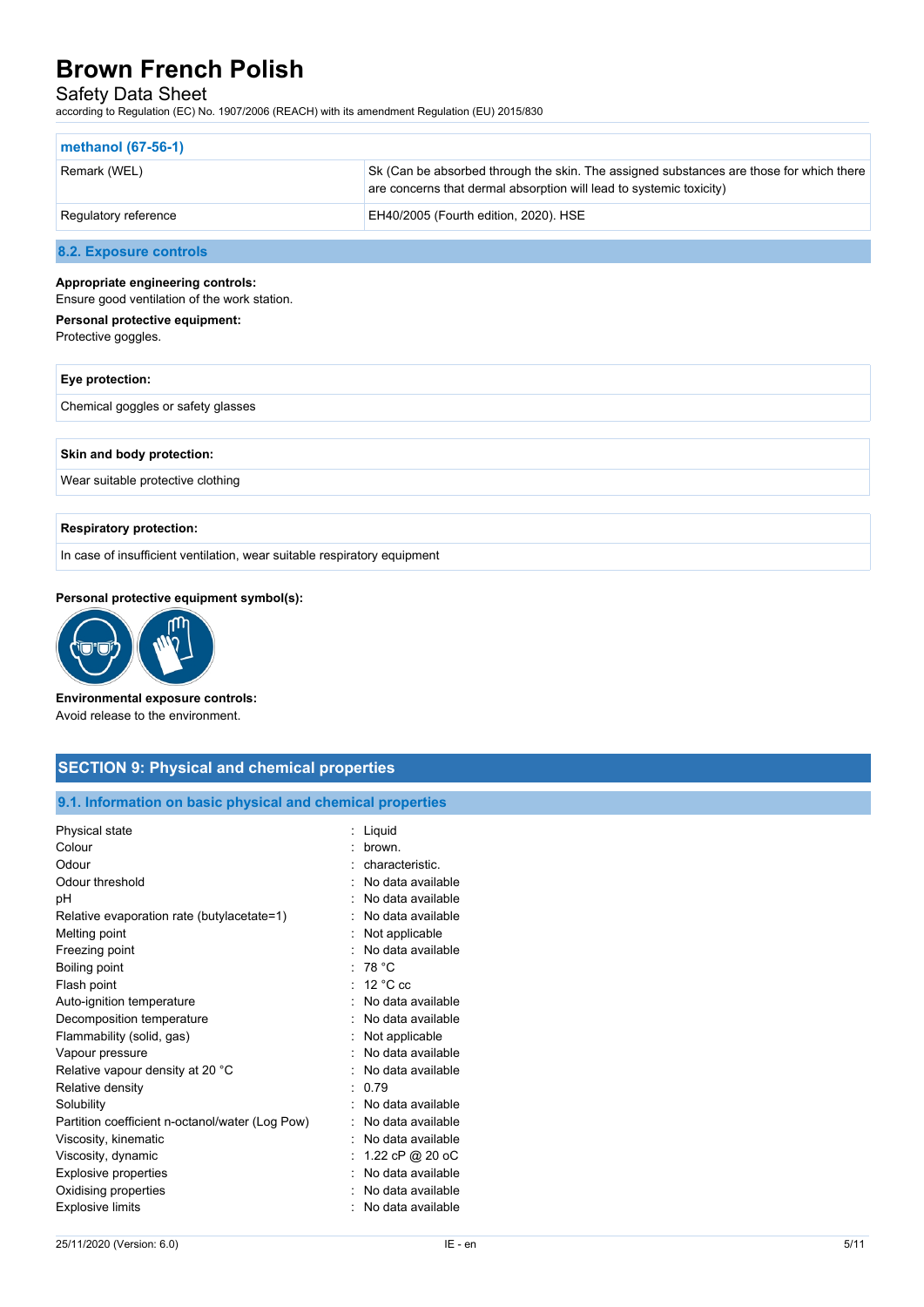Safety Data Sheet

according to Regulation (EC) No. 1907/2006 (REACH) with its amendment Regulation (EU) 2015/830

### **9.2. Other information**

VOC content : 614 g/l

| <b>SECTION 10: Stability and reactivity</b>                                                          |
|------------------------------------------------------------------------------------------------------|
| 10.1. Reactivity                                                                                     |
| Highly flammable liquid and vapour.                                                                  |
| <b>10.2. Chemical stability</b>                                                                      |
| Stable under normal conditions                                                                       |
| 10.3. Possibility of hazardous reactions                                                             |
| No dangerous reactions known under normal conditions of use.                                         |
| 10.4. Conditions to avoid                                                                            |
| Avoid contact with hot surfaces. Heat. No flames, no sparks. Eliminate all sources of ignition.      |
| 10.5. Incompatible materials                                                                         |
| Oxidizing agent. Strong acids.                                                                       |
| 10.6. Hazardous decomposition products                                                               |
| Under normal conditions of storage and use, hazardous decomposition products should not be produced. |

| <b>SECTION 11: Toxicological information</b>                                                                                                 |                                                                                                                                       |
|----------------------------------------------------------------------------------------------------------------------------------------------|---------------------------------------------------------------------------------------------------------------------------------------|
| 11.1. Information on toxicological effects                                                                                                   |                                                                                                                                       |
| Acute toxicity (oral)<br>Acute toxicity (dermal)<br>Acute toxicity (inhalation)                                                              | : Not classified<br>: Not classified<br>Not classified                                                                                |
| ethanol; ethyl alcohol (64-17-5)                                                                                                             |                                                                                                                                       |
| LD50 oral rat                                                                                                                                | 15010 mg/kg bodyweight Animal: rat, Animal sex: female, Guideline: OECD Guideline 401<br>(Acute Oral Toxicity), 95% CL: 14450 - 15560 |
| LD50 oral                                                                                                                                    | 8300 mg/kg bodyweight Animal: mouse                                                                                                   |
| methanol (67-56-1)                                                                                                                           |                                                                                                                                       |
| LD50 oral rat                                                                                                                                | 1187 - 2769 mg/kg bodyweight Animal: rat                                                                                              |
| LD50 dermal rabbit                                                                                                                           | 300 mg/kg Source: ECHA                                                                                                                |
| Skin corrosion/irritation<br>Serious eye damage/irritation<br>Respiratory or skin sensitisation<br>Germ cell mutagenicity<br>Carcinogenicity | Not classified<br>Not classified<br>Not classified<br>Not classified<br>Not classified                                                |
| ethanol; ethyl alcohol (64-17-5)                                                                                                             |                                                                                                                                       |
| <b>IARC</b> group                                                                                                                            | 1 - Carcinogenic to humans                                                                                                            |

Reproductive toxicity **in the contract of the CO** contract in the Reproductive toxicity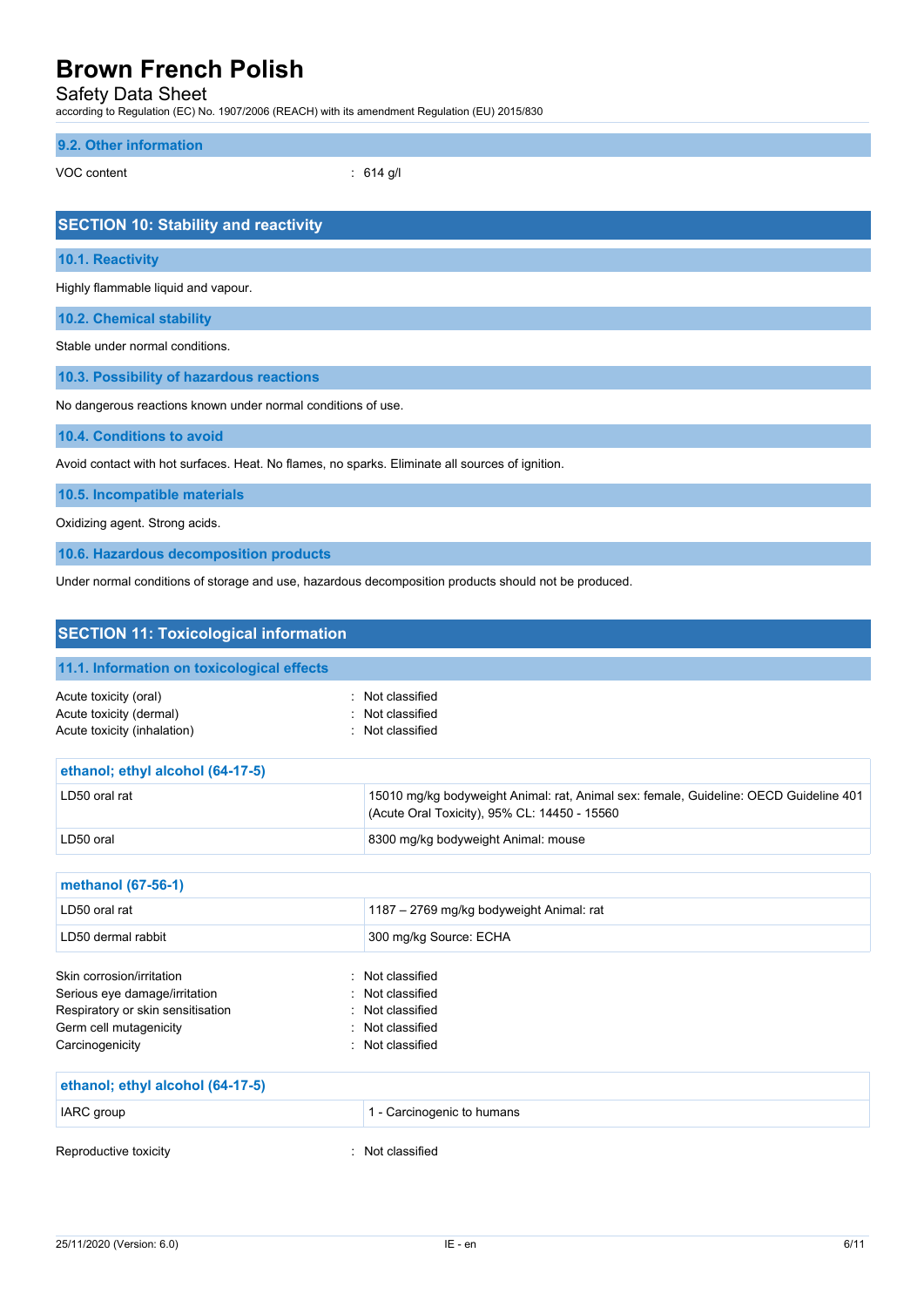## Safety Data Sheet

according to Regulation (EC) No. 1907/2006 (REACH) with its amendment Regulation (EU) 2015/830

| methanol (67-56-1)                               |                                                                                                                               |  |
|--------------------------------------------------|-------------------------------------------------------------------------------------------------------------------------------|--|
| NOAEL (animal/male, F0/P)                        | < 1000 mg/kg bodyweight Animal: mouse, Animal sex: male                                                                       |  |
| STOT-single exposure                             | : May cause damage to organs.                                                                                                 |  |
| STOT-repeated exposure                           | Not classified                                                                                                                |  |
| ethanol; ethyl alcohol (64-17-5)                 |                                                                                                                               |  |
| NOAEL (subchronic, oral, animal/male, 90 days)   | <9700 mg/kg bodyweight Animal: mouse, Animal sex: male, Guideline: EPA OPPTS<br>870.3100 (90-Day Oral Toxicity in Rodents)    |  |
| NOAEL (subchronic, oral, animal/female, 90 days) | > 9400 mg/kg bodyweight Animal: mouse, Animal sex: female, Guideline: EPA OPPTS<br>870.3100 (90-Day Oral Toxicity in Rodents) |  |

Aspiration hazard **in the set of the set of the set of the set of the set of the set of the set of the set of the set of the set of the set of the set of the set of the set of the set of the set of the set of the set of th** 

| <b>SECTION 12: Ecological information</b>                                              |                                                                                                                            |
|----------------------------------------------------------------------------------------|----------------------------------------------------------------------------------------------------------------------------|
| 12.1. Toxicity                                                                         |                                                                                                                            |
| Ecology - general                                                                      | : The product is not considered harmful to aquatic organisms nor to cause long-term adverse<br>effects in the environment. |
| Hazardous to the aquatic environment, short-term<br>(acute)                            | : Not classified                                                                                                           |
| Hazardous to the aquatic environment, long-term<br>(chronic)<br>Not rapidly degradable | Not classified                                                                                                             |

| ethanol; ethyl alcohol (64-17-5) |                                                                                                                                                         |
|----------------------------------|---------------------------------------------------------------------------------------------------------------------------------------------------------|
| $LC50$ fish 1                    | 14.2 g/l Test organisms (species): Pimephales promelas                                                                                                  |
| ErC50 (algae)                    | 275 mg/l Source: ECHA                                                                                                                                   |
| NOEC (chronic)                   | 9.6 mg/l Test organisms (species): Daphnia magna Duration: '9 d'                                                                                        |
|                                  |                                                                                                                                                         |
| methanol (67-56-1)               |                                                                                                                                                         |
| $LC50$ fish 1                    | 15400 mg/l Test organisms (species): Lepomis macrochirus                                                                                                |
| EC50 96h algae (1)               | $\approx$ 22000 mg/l Test organisms (species): Pseudokirchneriella subcapitata (previous names:<br>Raphidocelis subcapitata, Selenastrum capricornutum) |

NOEC (chronic) 208 mg/l Test organisms (species): Daphnia magna Duration: '21 d'

## **12.2. Persistence and degradability**

No additional information available

| 12.3. Bioaccumulative potential                 |                                |  |
|-------------------------------------------------|--------------------------------|--|
| ethanol; ethyl alcohol (64-17-5)                |                                |  |
| Partition coefficient n-octanol/water (Log Pow) | -0.32 Source: ICSC             |  |
|                                                 |                                |  |
| methanol (67-56-1)                              |                                |  |
| Partition coefficient n-octanol/water (Log Pow) | -0.77 Source: HSDB, CHemIDplus |  |
| 12.4. Mobility in soil                          |                                |  |
| methanol (67-56-1)                              |                                |  |
| Mobility in soil                                | 2.75 Source: HSDB              |  |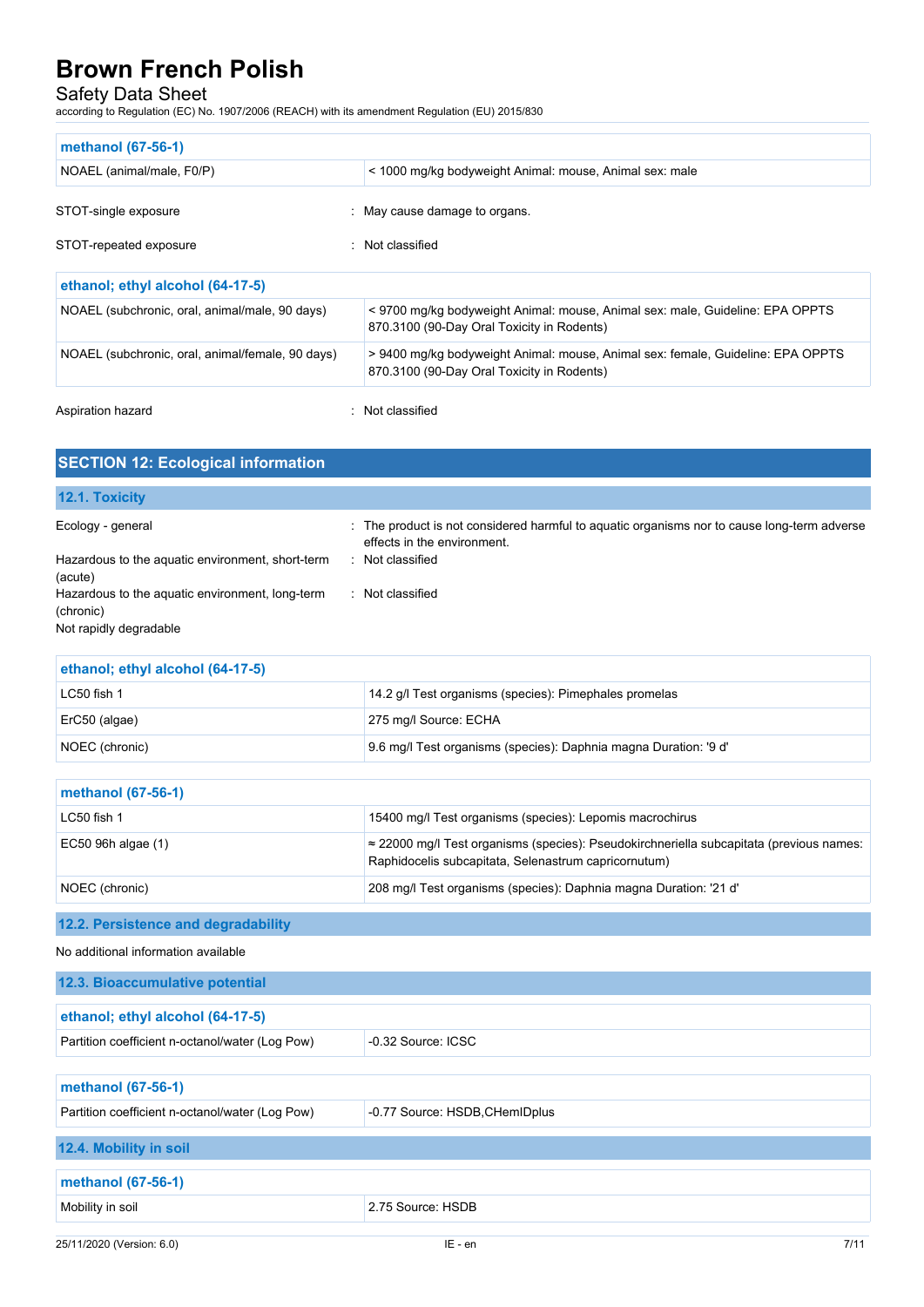## Safety Data Sheet

according to Regulation (EC) No. 1907/2006 (REACH) with its amendment Regulation (EU) 2015/830

|  |  | 12.5. Results of PBT and vPvB assessment |
|--|--|------------------------------------------|
|--|--|------------------------------------------|

#### No additional information available

**12.6. Other adverse effects**

No additional information available

### **SECTION 13: Disposal considerations**

### **13.1. Waste treatment methods**

Waste treatment methods : Dispose of contents/container in accordance with licensed collector's sorting instructions. Additional information **interest in the container** : Flammable vapours may accumulate in the container.

## **SECTION 14: Transport information**

| In accordance with ADR / RID / IMDG / IATA / ADN |                                                               |                                      |                                          |                                          |  |  |
|--------------------------------------------------|---------------------------------------------------------------|--------------------------------------|------------------------------------------|------------------------------------------|--|--|
| <b>ADR</b>                                       | <b>IMDG</b>                                                   | <b>IATA</b>                          | <b>ADN</b>                               | <b>RID</b>                               |  |  |
| 14.1. UN number                                  |                                                               |                                      |                                          |                                          |  |  |
| <b>UN 1263</b>                                   | <b>UN 1263</b>                                                | <b>UN 1263</b>                       | <b>UN 1263</b>                           | <b>UN 1263</b>                           |  |  |
| 14.2. UN proper shipping name                    |                                                               |                                      |                                          |                                          |  |  |
| PAINT RELATED<br><b>MATERIAL</b>                 | <b>PAINT RELATED</b><br><b>MATERIAL</b>                       | Paint                                | <b>PAINT RELATED</b><br><b>MATERIAL</b>  | <b>PAINT RELATED</b><br><b>MATERIAL</b>  |  |  |
| <b>Transport document description</b>            |                                                               |                                      |                                          |                                          |  |  |
| UN 1263 PAINT RELATED<br>MATERIAL, 3, II, (D/E)  | UN 1263 PAINT RELATED<br>MATERIAL, 3, II                      | UN 1263 Paint, 3, II                 | UN 1263 PAINT RELATED<br>MATERIAL, 3, II | UN 1263 PAINT RELATED<br>MATERIAL, 3, II |  |  |
|                                                  | 14.3. Transport hazard class(es)                              |                                      |                                          |                                          |  |  |
| 3                                                | 3                                                             | 3                                    | 3                                        | 3                                        |  |  |
|                                                  | J.                                                            |                                      | Δ                                        |                                          |  |  |
| 14.4. Packing group                              |                                                               |                                      |                                          |                                          |  |  |
| $\mathbf{I}$                                     | $\mathbf{H}$                                                  | $\mathbf{I}$                         | $\mathbf{H}$                             | $\mathbf{H}$                             |  |  |
| 14.5. Environmental hazards                      |                                                               |                                      |                                          |                                          |  |  |
| Dangerous for the<br>environment : No            | Dangerous for the<br>environment : No<br>Marine pollutant: No | Dangerous for the<br>environment: No | Dangerous for the<br>environment : No    | Dangerous for the<br>environment : No    |  |  |
| No supplementary information available           |                                                               |                                      |                                          |                                          |  |  |

### **14.6. Special precautions for user**

### **Overland transport**

| Classification code (ADR)                           | $\pm$ F1              |
|-----------------------------------------------------|-----------------------|
| Special provisions (ADR)                            | : 163, 367, 640C, 650 |
| Limited quantities (ADR)                            | : 51                  |
| Excepted quantities (ADR)                           | E2                    |
| Packing instructions (ADR)                          | : P001                |
| Special packing provisions (ADR)                    | $\therefore$ PP1      |
| Mixed packing provisions (ADR)                      | $\therefore$ MP19     |
| Portable tank and bulk container instructions (ADR) | $\therefore$ T4       |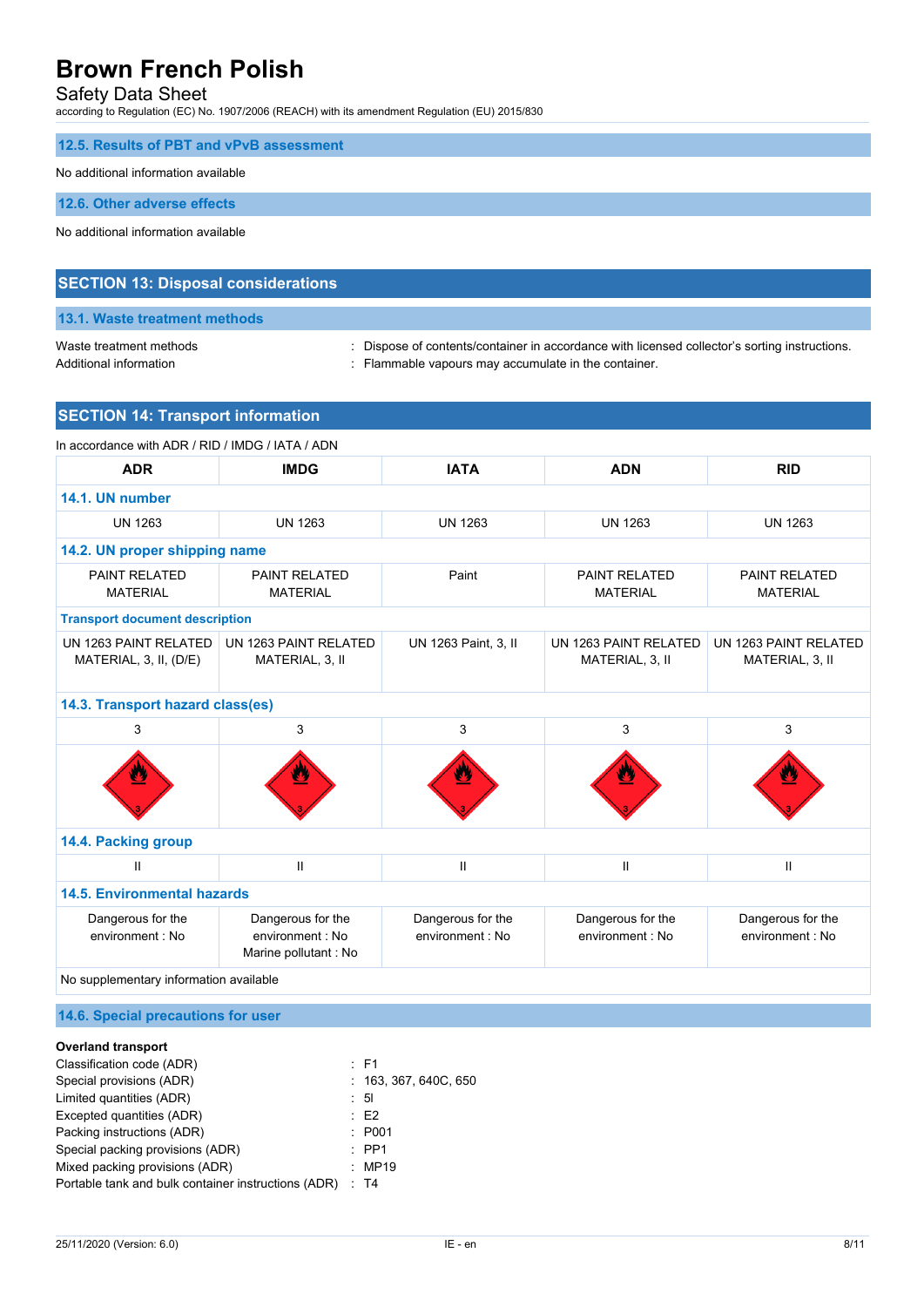## Safety Data Sheet

according to Regulation (EC) No. 1907/2006 (REACH) with its amendment Regulation (EU) 2015/830

| Portable tank and bulk container special provisions : TP1, TP8, TP28<br>(ADR) |                                                        |
|-------------------------------------------------------------------------------|--------------------------------------------------------|
| Tank code (ADR)                                                               | : L1.5BN                                               |
| Vehicle for tank carriage                                                     | - FL                                                   |
| Transport category (ADR)                                                      | : 2                                                    |
| Special provisions for carriage - Operation (ADR)                             | : S2, S20                                              |
| Hazard identification number (Kemler No.)                                     | : 33                                                   |
| Orange plates                                                                 | 33<br>1263                                             |
| Tunnel restriction code (ADR)<br>EAC code                                     | : $D/E$<br>$\cdot$ 3YE                                 |
| <b>Transport by sea</b>                                                       |                                                        |
| Special provisions (IMDG)                                                     | : 163, 367                                             |
| Limited quantities (IMDG)                                                     | 5 L                                                    |
| Excepted quantities (IMDG)                                                    | : E2                                                   |
| Packing instructions (IMDG)                                                   | P001                                                   |
| Special packing provisions (IMDG)                                             | PP <sub>1</sub>                                        |
| IBC packing instructions (IMDG)                                               | : IBC02                                                |
| Tank instructions (IMDG)                                                      | T4                                                     |
| Tank special provisions (IMDG)                                                | TP1, TP8, TP28                                         |
| EmS-No. (Fire)                                                                | F-E                                                    |
| EmS-No. (Spillage)                                                            | $: S-E$                                                |
| Stowage category (IMDG)                                                       | B                                                      |
| Properties and observations (IMDG)                                            | : Miscibility with water depends upon the composition. |
| Air transport                                                                 |                                                        |
| PCA Excepted quantities (IATA)                                                | E2                                                     |
| PCA Limited quantities (IATA)                                                 | : Y341                                                 |
| PCA limited quantity max net quantity (IATA)                                  | - 1L                                                   |
| PCA packing instructions (IATA)                                               | : 353                                                  |
| PCA max net quantity (IATA)                                                   | : 5L<br>364                                            |
| CAO packing instructions (IATA)<br>CAO max net quantity (IATA)                | : 60L                                                  |
| Special provisions (IATA)                                                     | : A3, A72, A192                                        |
| ERG code (IATA)                                                               | : 3L                                                   |
| Inland waterway transport                                                     |                                                        |
| Classification code (ADN)                                                     | : F1                                                   |
| Special provisions (ADN)                                                      | : 163, 367, 640C, 650                                  |
| Limited quantities (ADN)                                                      | 5 <sub>L</sub>                                         |
| Excepted quantities (ADN)                                                     | E <sub>2</sub>                                         |
| Equipment required (ADN)                                                      | PP, EX, A                                              |
| Ventilation (ADN)                                                             | : VE01                                                 |
| Number of blue cones/lights (ADN)                                             | : 1                                                    |
| Rail transport                                                                |                                                        |
| Classification code (RID)                                                     | : F1                                                   |
| Special provisions (RID)                                                      | 163, 367, 640C, 650                                    |
| Limited quantities (RID)                                                      | 5L                                                     |
| Excepted quantities (RID)                                                     | E <sub>2</sub>                                         |
| Packing instructions (RID)                                                    | P001                                                   |
| Special packing provisions (RID)                                              | PP <sub>1</sub>                                        |
| Mixed packing provisions (RID)                                                | MP19                                                   |
| Portable tank and bulk container instructions (RID)                           | : T4<br>$:$ TP1, TP8, TP28                             |
| Portable tank and bulk container special provisions<br>(RID)                  |                                                        |
| Tank codes for RID tanks (RID)                                                | : L1.5BN                                               |
| Transport category (RID)                                                      | $\overline{2}$                                         |
| Colis express (express parcels) (RID)<br>Hazard identification number (RID)   | : CE7<br>: 33                                          |
|                                                                               |                                                        |

**14.7. Transport in bulk according to Annex II of Marpol and the IBC Code**

#### Not applicable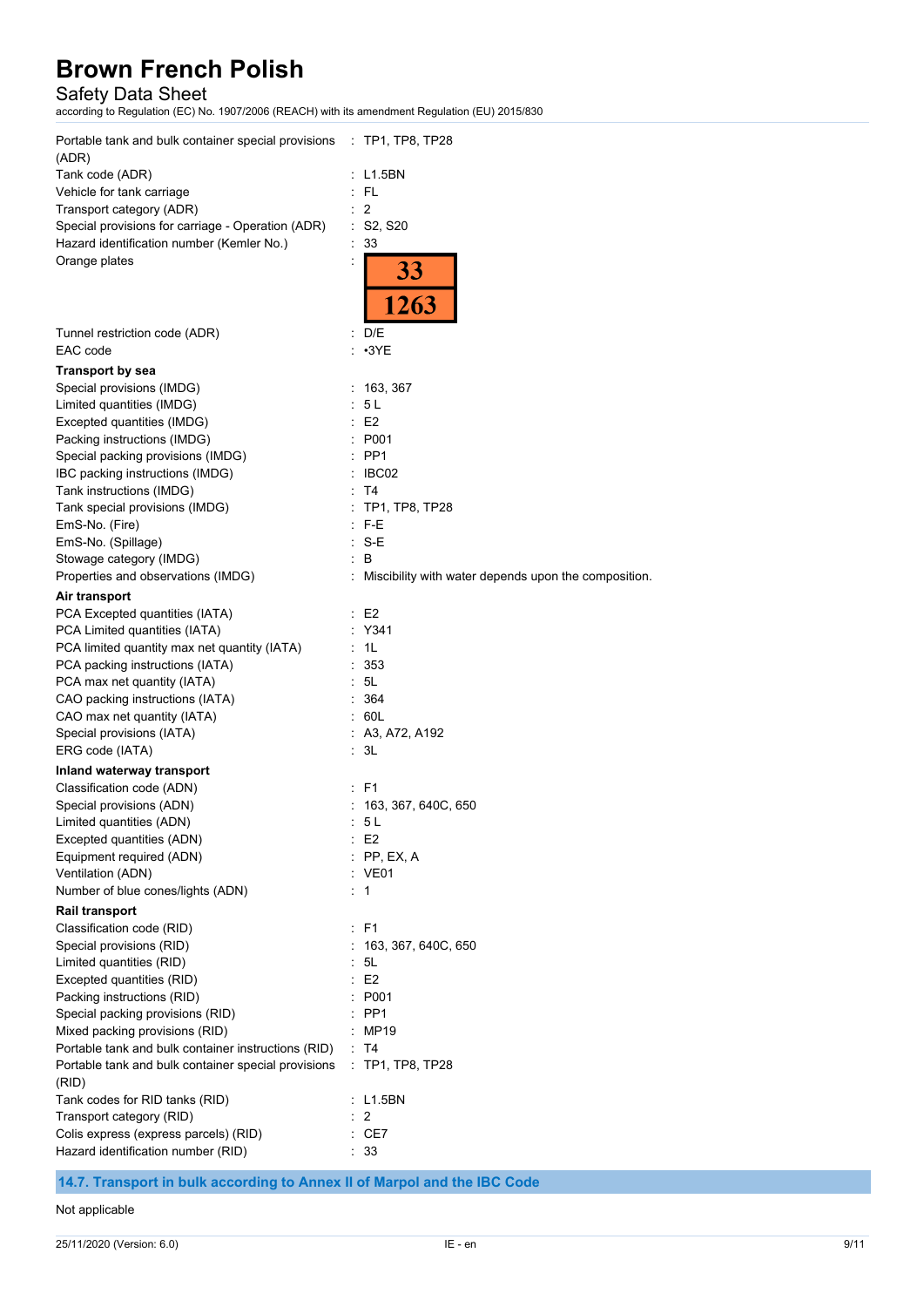## Safety Data Sheet

according to Regulation (EC) No. 1907/2006 (REACH) with its amendment Regulation (EU) 2015/830

### **SECTION 15: Regulatory information**

#### **15.1. Safety, health and environmental regulations/legislation specific for the substance or mixture**

#### **15.1.1. EU-Regulations**

The following restrictions are applicable according to Annex XVII of the REACH Regulation (EC) No 1907/2006:

| Reference code   Applicable on |                                                           | Entry title or description                                                                                                                                                                                                                                                                                                                                                                                     |
|--------------------------------|-----------------------------------------------------------|----------------------------------------------------------------------------------------------------------------------------------------------------------------------------------------------------------------------------------------------------------------------------------------------------------------------------------------------------------------------------------------------------------------|
| 3(a)                           | Brown French Polish; ethanol; ethyl alcohol<br>: methanol | Substances or mixtures fulfilling the criteria for any of the following hazard classes<br>or categories set out in Annex I to Regulation (EC) No 1272/2008: Hazard classes<br>2.1 to 2.4, 2.6 and 2.7, 2.8 types A and B, 2.9, 2.10, 2.12, 2.13 categories 1 and<br>2, 2.14 categories 1 and 2, 2.15 types A to F                                                                                              |
| 3(b)                           | Brown French Polish; methanol                             | Substances or mixtures fulfilling the criteria for any of the following hazard classes<br>or categories set out in Annex I to Regulation (EC) No 1272/2008: Hazard classes<br>3.1 to 3.6, 3.7 adverse effects on sexual function and fertility or on development,<br>3.8 effects other than narcotic effects, 3.9 and 3.10                                                                                     |
| 40.                            | Brown French Polish; ethanol; ethyl alcohol<br>: methanol | Substances classified as flammable gases category 1 or 2, flammable liquids<br>categories 1, 2 or 3, flammable solids category 1 or 2, substances and mixtures<br>which, in contact with water, emit flammable gases, category 1, 2 or 3, pyrophoric<br>liquids category 1 or pyrophoric solids category 1, regardless of whether they<br>appear in Part 3 of Annex VI to Regulation (EC) No 1272/2008 or not. |
| 69.                            | methanol                                                  | Methanol                                                                                                                                                                                                                                                                                                                                                                                                       |

Contains no substance on the REACH candidate list

Contains no REACH Annex XIV substances

Contains no substance subject to Regulation (EU) No 649/2012 of the European Parliament and of the Council of 4 July 2012 concerning the export and import of hazardous chemicals.

Contains no substance subject to Regulation (EU) No 2019/1021 of the European Parliament and of the Council of 20 June 2019 on persistent organic pollutants

VOC content : 614 g/l

**15.1.2. National regulations**

No additional information available

**15.2. Chemical safety assessment**

No chemical safety assessment has been carried out

## **SECTION 16: Other information Indication of changes:** Modified. **Section Changed item Change Comments** 1.3 Additional information Added Barrettine (Europe) Ltd

| <b>Abbreviations and acronyms:</b> |                                                                                                 |  |  |  |
|------------------------------------|-------------------------------------------------------------------------------------------------|--|--|--|
| <b>ADN</b>                         | European Agreement concerning the International Carriage of Dangerous Goods by Inland Waterways |  |  |  |
| <b>ADR</b>                         | European Agreement concerning the International Carriage of Dangerous Goods by Road             |  |  |  |
| ATE                                | <b>Acute Toxicity Estimate</b>                                                                  |  |  |  |
| <b>BLV</b>                         | <b>Biological limit value</b>                                                                   |  |  |  |
| CAS-No.                            | Chemical Abstract Service number                                                                |  |  |  |
| <b>CLP</b>                         | Classification Labelling Packaging Regulation; Regulation (EC) No 1272/2008                     |  |  |  |
| <b>DMEL</b>                        | Derived Minimal Effect level                                                                    |  |  |  |